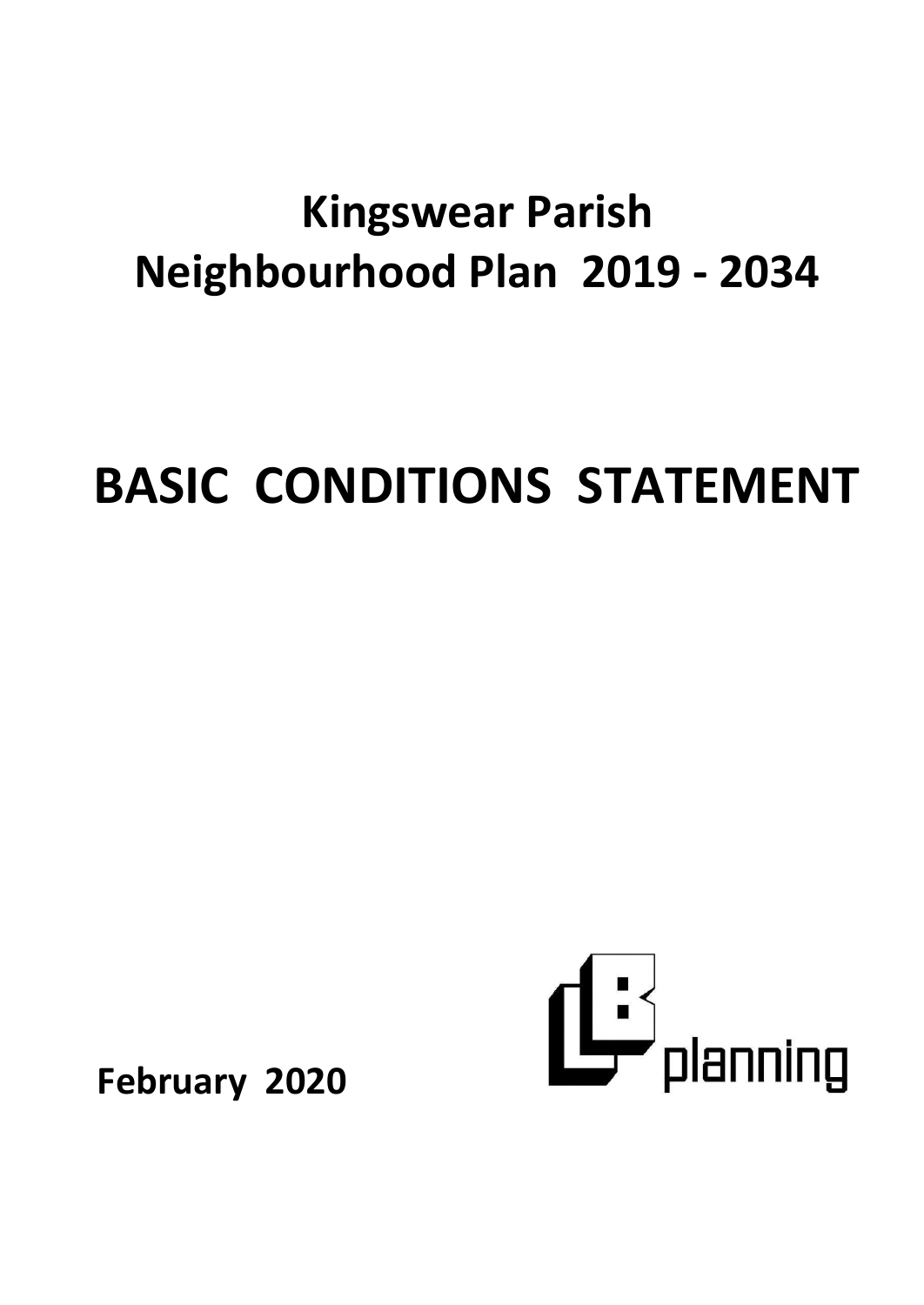## **Contents**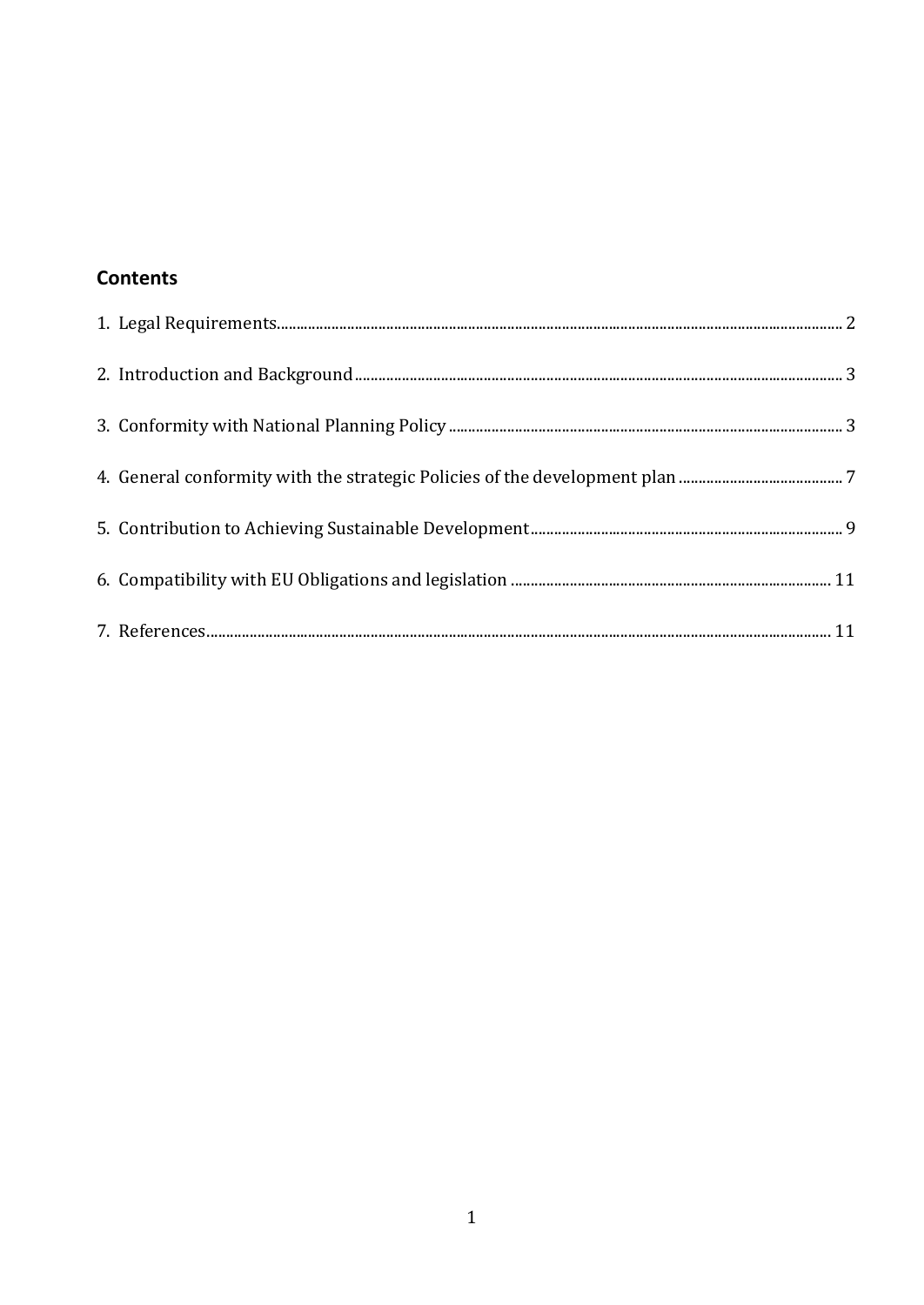#### <span id="page-2-0"></span>**1. Legal Requirements**

1.1 This Statement has been prepared by LB Planning on behalf of the Kingswear Neighbourhood Planning Group and Kingswear Parish Council. It accompaniesthe submission to the local planning authority, South Hams District Council, of the Kingswear Neighbourhood Plan ("the Neighbourhood Plan"), as required by Regulation 15 of the Neighbourhood Planning (General) Regulations 2012 ("the Regulations"). No other neighbourhood plan has been submitted for the neighbourhood area.

1.2 The Neighbourhood Plan has been prepared by Kingswear Neighbourhood Planning Steering Group (KNPSG) on behalf of the Kingswear Parish Council, a qualifying body for the Neighbourhood Area covering Kingswear Parish and designated by South Hams District Council on the 19<sup>th</sup> May 2016.

1.3 The policies described in the Neighbourhood Plan relate to the development and use of land in the designated Neighbourhood Area only. The plan period of the Neighbourhood Plan extends until the end of 2034 and it does not contain policies relating to excluded development in accordance with the Regulations.

1.4 This Statement addresses each of the four 'Basic Conditions' and, as required by the Regulations, explains how the Neighbourhood Plan meets the requirements of paragraph 8 of Schedule 4B to the 1990 Town & Country Planning Act. The Submission documents also include a screening opinion that states there are no likely significant effects on Habitats and therefore a Habitats Regulations Assessment will not be required. Thus the proscribed Basic Condition introduced by the Habitats and Species Regulations 2017 (as amended) has also been met. Departing the EU has not yet changed the legally prescribed Basic Conditions.

1.5 The legislation states that a Neighbourhood Plan will be considered to have met the basic conditionsif:

- Having regard to national policies and advice contained in guidance issued by the Secretary of State, it is appropriate to make the neighbourhood development plan;
- The making of the neighbourhood development plan contributes to the achievement of sustainable development;
- The making of the neighbourhood development plan is in general conformity with the strategic policies contained in the development plan for the area of the authority (or any part of that area);
- The making of the neighbourhood development plan does not breach, and is otherwise compatible with, EU obligations (including the proscribed Habitats Basic Condition) and the Human Rights Act 1998.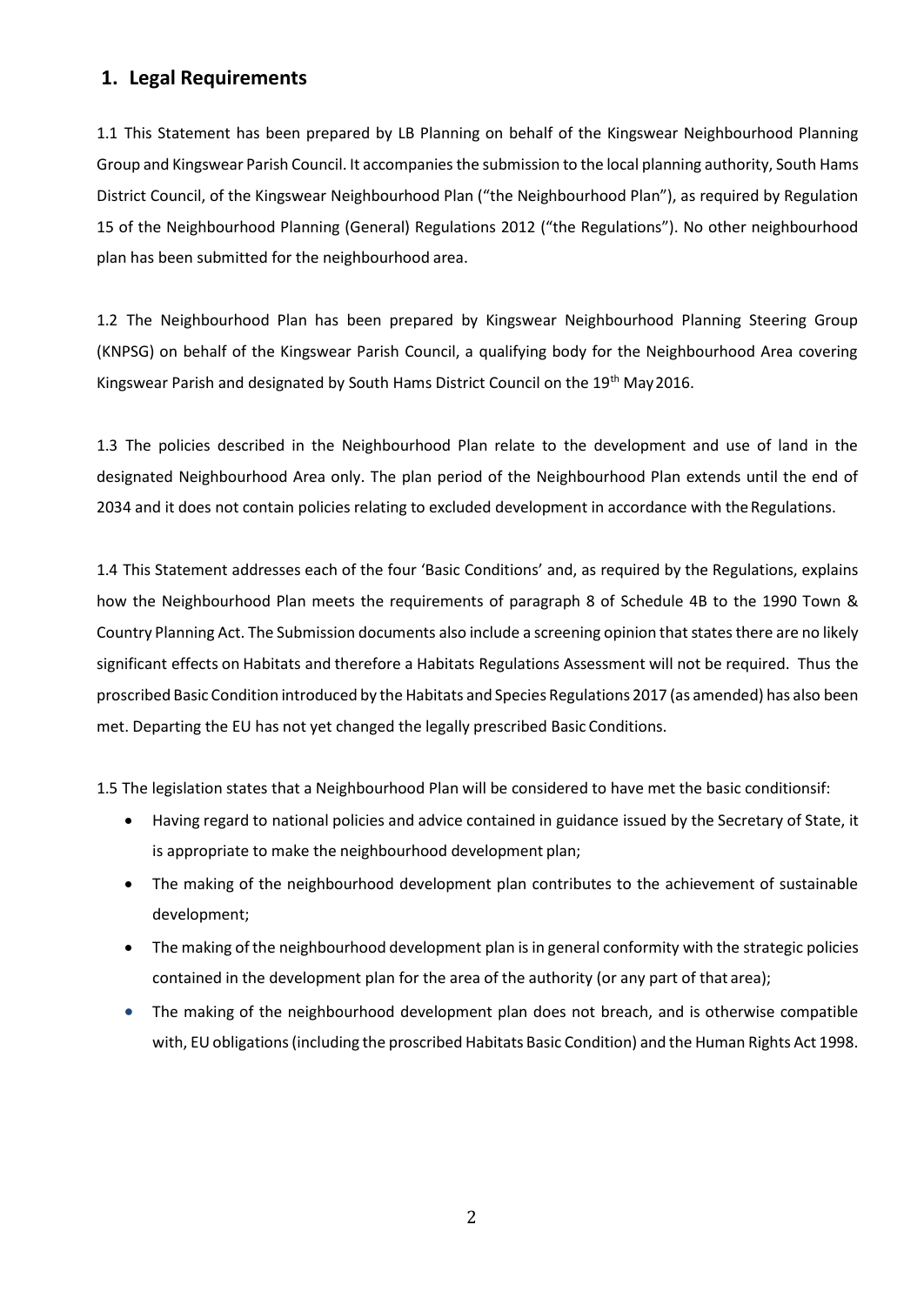### <span id="page-3-0"></span>**2. Introduction and Background**

2.1 Kingswear PC decided they wanted to undertake a neighbourhood plan in order to establish a framework for planning and development in their local area. So four years ago a planning group of local residents and some councillors, the KNPSG, was set up. The Group has undertaken surveys and consultation on planning issues with the local community, and worked with the Local Planning Authority (South Hams DC), to draw up the Kingswear Parish Neighbourhood Plan (KNP).

2.2 A draft plan was produced in 2019 and the six week formal consultation undertaken, as required by Reg14 of the Neighbourhood Plan Regulations 2012 (NP Regs 2012), from the 23<sup>rd</sup> September to the 4<sup>th</sup> November 2019.

2.3 Responses from this consultation have been considered, and some changes made to the policies in the Neighbourhood Plan as a result, detailed in the Consultation Statement. The Plan is now ready to be submitted to the Local Planning Authority. As required by the Regulations; the submission of the Neighbourhood Plan to the Local Planning Authority is accompanied by this Basic Conditions Statement, a Consultation Statement, a plan showing the neighbourhood area and the results of the Strategic Environmental Assessment and Habitats Regulations Assessment screening opinion.

#### <span id="page-3-1"></span>**3. Conformity with National Planning Policy**

3.1 The KNP has been prepared with regard to national policies as set out in the National Planning Policy Framework (NPPF), 2019 version. It is also mindful of the National Planning Practice Guidance (NPPG) published by the Government in April 2014 and updated thereafter in respect of formulating neighbourhood plans.

3.2 The Parish of Kingswear in its entirety is located within the South Devon AONB. The NPPF (para 172) is clearthat AONBs should have the highest level of protection in respect of "conserving and enhancing landscape and scenic beauty". This has been an over-arching concern of the KNP, and has informed policy options and development at all times. Itshould be noted that much of the Parish is also designated Heritage Coast, a feature also specifically offered a high level of protection in the NPPF.

3.3 Set out in Table 1 below, is a brief summary of how each policy conforms to the NPPF. The particular paragraphs referred to in the table are those considered the most relevant to each policy but are not intended to be an exhaustive list of all possible relevant paragraphs.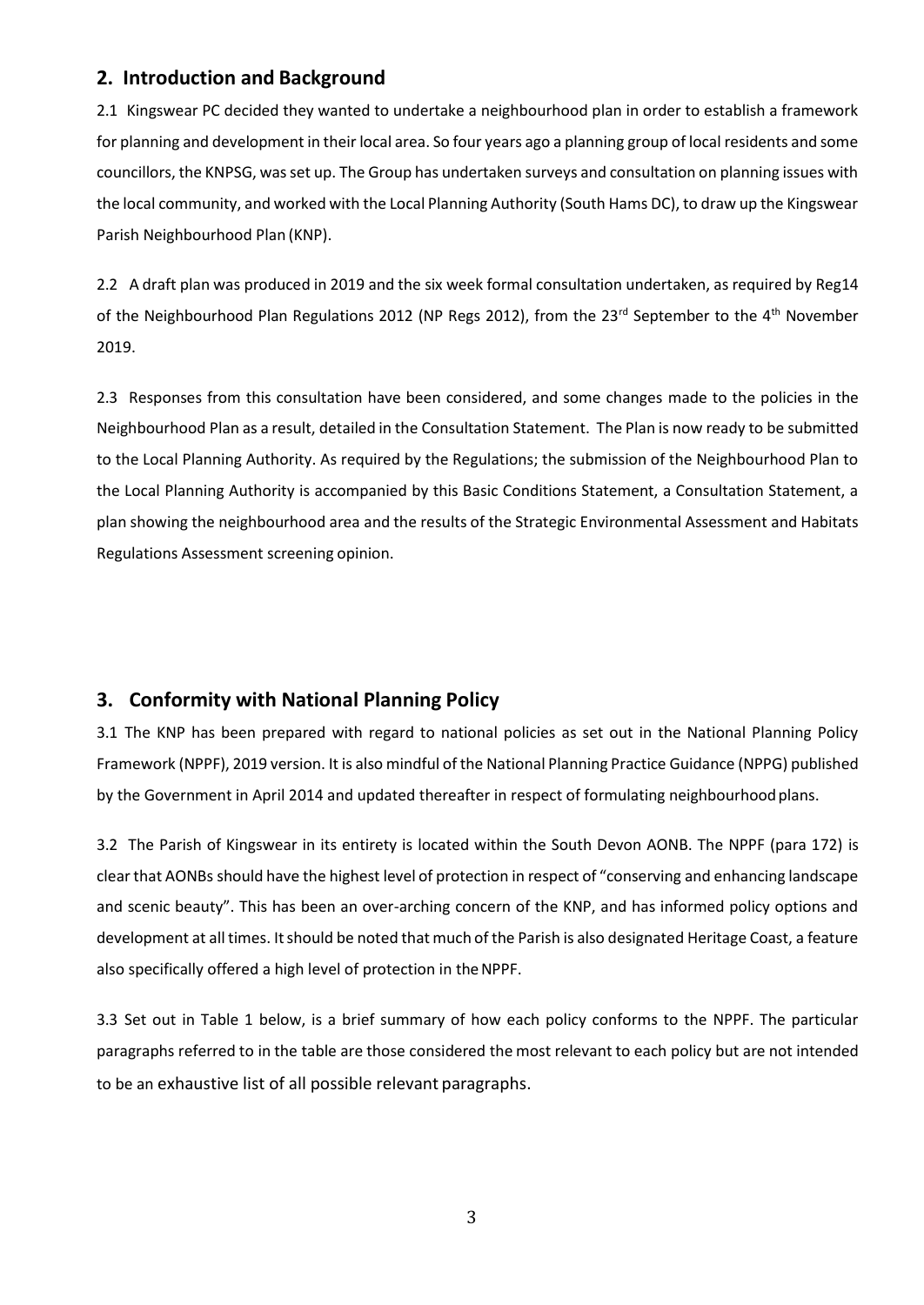## **Table 1: Conformity of the Neighbourhood Plan (NDP) policies to the NPPF**

| <b>NDP Policy</b>                      | <b>NPPF</b><br>paragraph | <b>Comment on conformity</b>                                                                                                                                                                                                                                                                                                    |  |  |  |  |
|----------------------------------------|--------------------------|---------------------------------------------------------------------------------------------------------------------------------------------------------------------------------------------------------------------------------------------------------------------------------------------------------------------------------|--|--|--|--|
| <b>K1 Settlement Boundaries</b>        | 8; 16; 28                | Policy K1 implements sustainable development with<br>due regard to the local sensitivity of the Area of<br><b>Outstanding Natural Beauty (AONB).</b>                                                                                                                                                                            |  |  |  |  |
| 61; 71<br><b>K2 Exception Sites</b>    |                          | Policy K2 allows for exception sites for affordable<br>housing if local demand is demonstrated, while having<br>due regard to the needs of the AONB.                                                                                                                                                                            |  |  |  |  |
| <b>K3 Local Connection</b>             | 77                       | The NPPF requires rural housing to support housing<br>developments that reflect local needs.                                                                                                                                                                                                                                    |  |  |  |  |
| 125<br><b>K4 Design of Development</b> |                          | Policy K4 supports high quality design. A local character<br>Assessment was undertaken to provide evidence for<br>this policy, with guidelines for decision-makers and<br>developers. The NPPG requires a proportionate<br>evidence base for policies, and NPPF para 125<br>promotes neighbourhood plans undertaking this work. |  |  |  |  |
| <b>K5 Primary Residence</b>            | 92; 77                   | The NPPF para 92 requires planning policy to guard<br>against the loss of valued facilities and services, and too<br>many second homes reduce the customer and user<br>base for community facilities. Policy K5 also promotes<br>new housing being available for local needs, as required<br>by the NPPF (para 77).             |  |  |  |  |
| <b>K6 Local Heritage Assets</b>        | 184                      | The NPPF acknowledges assets of heritage value are<br>local as well as national, and Policy K6 is identifying<br>local assets that are not protected under national<br>legislation.                                                                                                                                             |  |  |  |  |
| <b>K7 Traffic Calming</b>              | 102                      | A safe environment on the roads is essential for<br>promoting more walking and cycling journeys, and this<br>paragraph of the NPPF requires that opportunities to<br>promote these environmentally friendly modes of<br>transport are promoted.                                                                                 |  |  |  |  |
| <b>K8 Trees and Woodland</b>           | 170                      | NPPF para 170, particularly 170b promotes the<br>protection of trees and woodland. The wooded nature<br>of the estuary slopes surrounding Kingswear is a valued<br>aspect of the landscape of the AONB.                                                                                                                         |  |  |  |  |
| <b>K9 Local Wildlife Sites</b>         | 171                      | The NPPF recognises the importance of local wildlife<br>sites. These is now a requirement on development to<br>work for a net gain in biodiversity, and this policy has<br>been amended to reflect this.                                                                                                                        |  |  |  |  |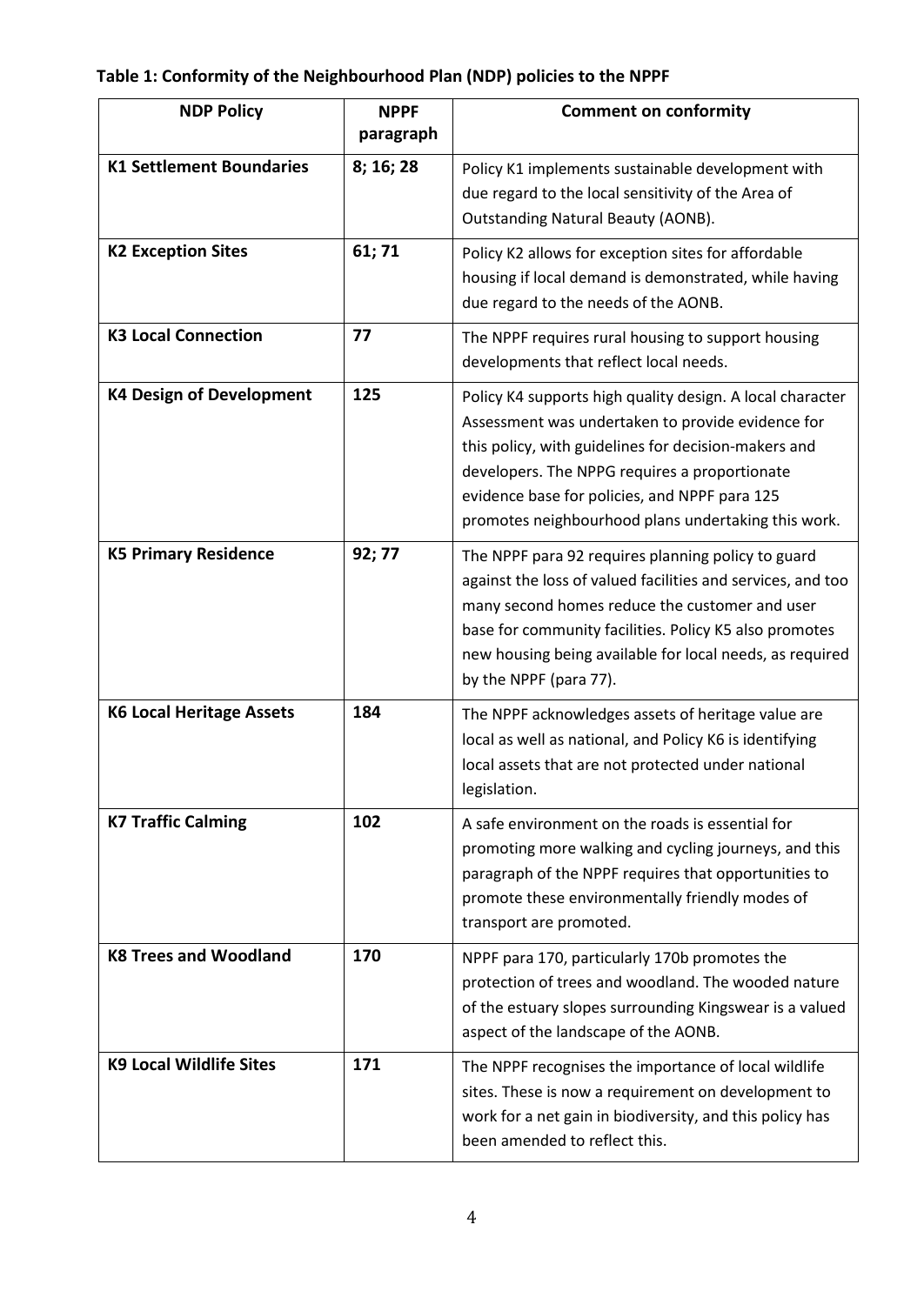| <b>NDP Policy</b>                                     | <b>NPPF</b><br>paragraph | <b>Comment on conformity</b>                                                                                                                                                                                                                                                                                                                                                                                                                                                                                                                                                                             |  |  |  |
|-------------------------------------------------------|--------------------------|----------------------------------------------------------------------------------------------------------------------------------------------------------------------------------------------------------------------------------------------------------------------------------------------------------------------------------------------------------------------------------------------------------------------------------------------------------------------------------------------------------------------------------------------------------------------------------------------------------|--|--|--|
| <b>K10 Local Green Space</b>                          | 99-101                   | Local Green Spaces can be designated in<br>neighbourhood plans, and paras 99-101 set out the<br>grounds for designation. Policy K10 has nominated 4<br>special places in Kingswear for this status, and<br>Appendix 2 provides the justification for this, based on<br>the guidance in the NPPF.                                                                                                                                                                                                                                                                                                         |  |  |  |
| 96-97<br><b>K11 POS and Access to Water</b>           |                          | The location of Kingswear next to a coastal estuary that<br>is particularly suited to boating means that giving a<br>wide an access to the estuary and coast as possible is<br>important for local active sport, leisure and recreation.<br>Policy K11 aims to protect the existing places where<br>public access to water is currently available. The NPPF<br>paras 96-7 emphasises that access to opportunities for<br>sport and physical activity is important for the health<br>and well-being of communities. And water-based<br>activities are a particularly important resource for<br>Kingswear. |  |  |  |
| <b>K12 Important Views</b>                            | 125, 172                 | Views and vistas are stunning in this AONB, and a key<br>feature of Kingswear. Policy K12 conserve them, based<br>on the evidence of the Character Assessment.                                                                                                                                                                                                                                                                                                                                                                                                                                           |  |  |  |
| <b>K13 Rights of Way Network</b>                      | 98                       | In line with the NPPF, Policy K13 looks to protect and<br>improve where possible the Rights of Way network.                                                                                                                                                                                                                                                                                                                                                                                                                                                                                              |  |  |  |
| <b>K14 Allotments and</b><br><b>Community Orchard</b> | 91                       | The NPPF supports promoting access to healthier food<br>(para 91c), and Policy K14 is protecting facilities for<br>growing local food organically.                                                                                                                                                                                                                                                                                                                                                                                                                                                       |  |  |  |
| <b>K15 Renewable Energy</b>                           | 148                      | Policy K15 supports the transition to a low carbon<br>future, and as required by the Ministerial Statement of<br>June 2015 sets out criteria for which renewable<br>technologies will be acceptable.                                                                                                                                                                                                                                                                                                                                                                                                     |  |  |  |
| <b>K16 Minor Employment</b><br><b>Development</b>     | 83                       | Policy K16 promotes sustainable economic<br>development consistent with the sensitivities of the<br>AONB and need to maintain the settlement's<br>attractiveness for residents and the visitor economy.                                                                                                                                                                                                                                                                                                                                                                                                  |  |  |  |
| <b>K17 Community Assets</b>                           | 83; 92                   | The NPPF supports promoting the retention of<br>community assets in rural areas, and provision of<br>shared spaces and healthy communities.                                                                                                                                                                                                                                                                                                                                                                                                                                                              |  |  |  |
| <b>K18 Play Facilities</b><br>96                      |                          | The NPPF requires Plans to address deficiencies in<br>activity provision, and there are currently no children's<br>play facilities in Hillhead. Policy 18 requires this is<br>addressed if a future opportunity arises.                                                                                                                                                                                                                                                                                                                                                                                  |  |  |  |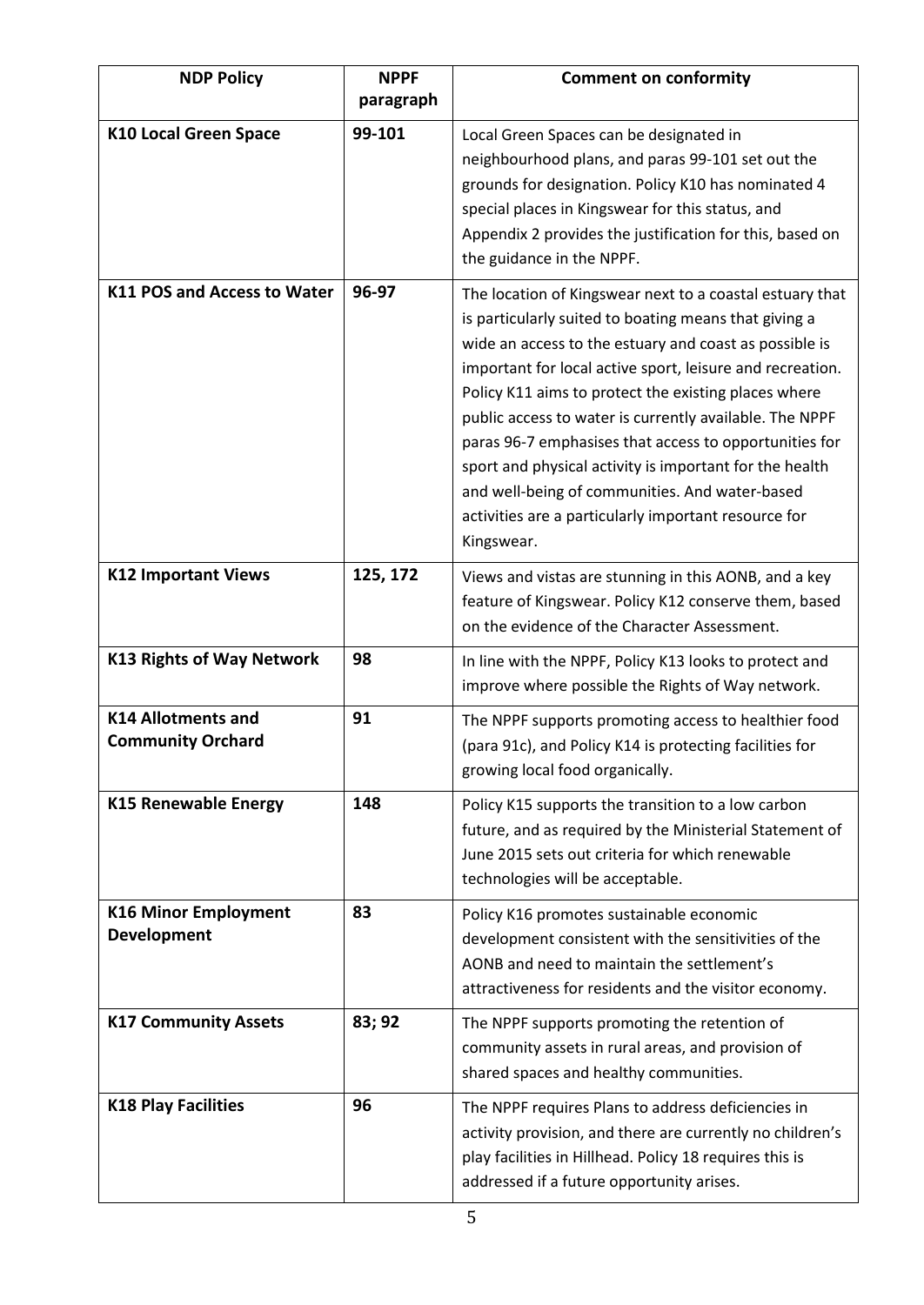<span id="page-6-0"></span>

| <b>NDP Policy</b>                  | <b>NPPF</b><br>paragraph | <b>Comment on conformity</b>                                                                                                |
|------------------------------------|--------------------------|-----------------------------------------------------------------------------------------------------------------------------|
| <b>K19 Developer Contributions</b> | $17 - 18$                | Policy K19 offers transparency to developers and the<br>local community on the current intentions of the Parish<br>Council. |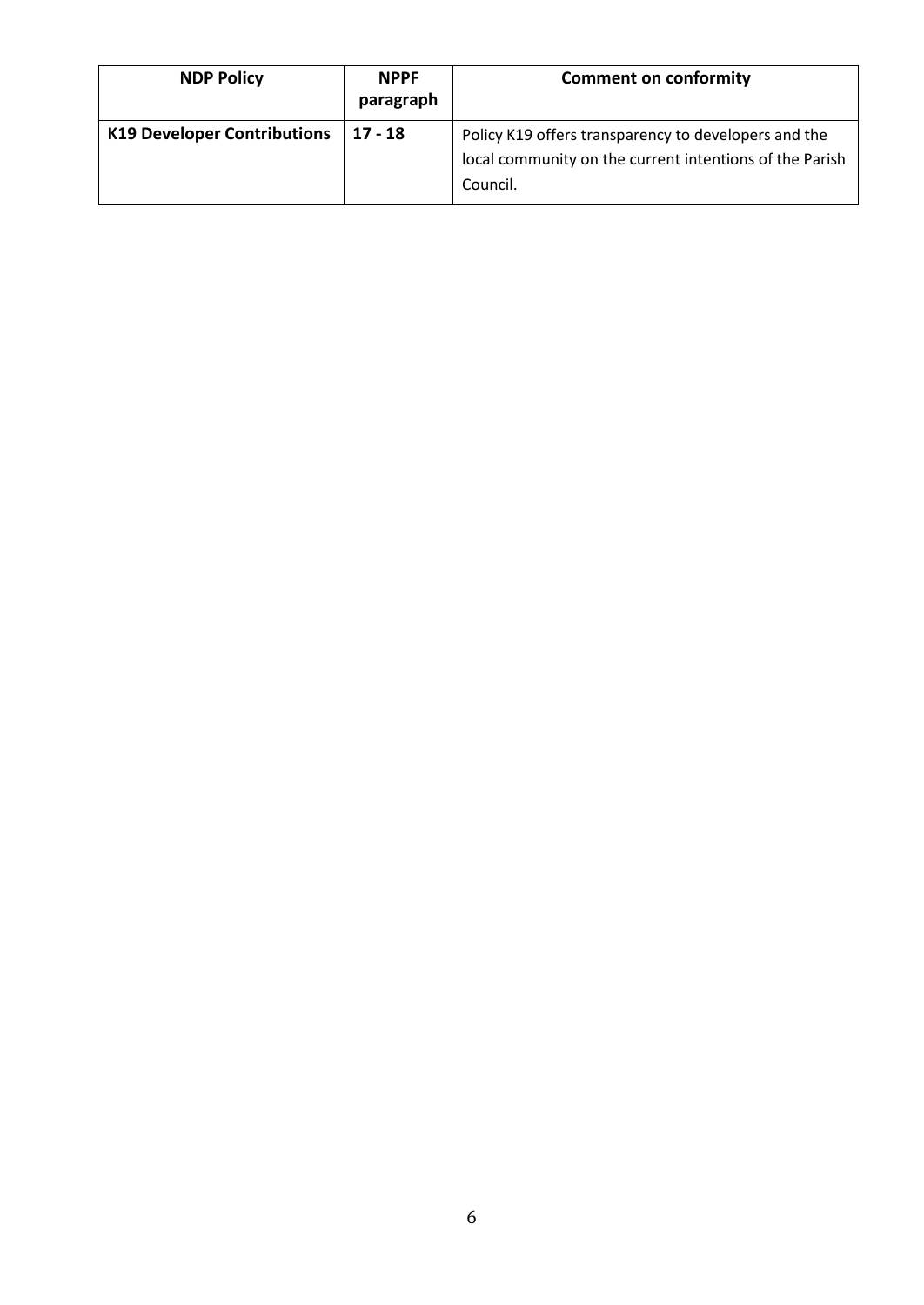## **4. General conformity with the strategic Policies of the development plan**

4.1 The development plan for South Hams District, not including policy related to excluded development is the Plymouth and South West Joint Local Plan 2014-2034 (JLP). The Kingswear Neighbourhood Plan (KNP) has been prepared to ensure it is in general conformity with this Development Plan.

4.2 Table 2 below sets out how each policy is in general conformity therefore with the JLP.

| <b>NDP Policy</b>                                                         | <b>JLP Policy</b>         | <b>Comment on conformity</b>                                                                                                                                                                                                                                                                                                                                                                                                                                                                                                                                                                                      |  |  |  |
|---------------------------------------------------------------------------|---------------------------|-------------------------------------------------------------------------------------------------------------------------------------------------------------------------------------------------------------------------------------------------------------------------------------------------------------------------------------------------------------------------------------------------------------------------------------------------------------------------------------------------------------------------------------------------------------------------------------------------------------------|--|--|--|
| <b>K1 Settlement Boundaries</b>                                           | Justification<br>page 189 | The JLP encourages neighbourhood plans to set<br>development boundaries.                                                                                                                                                                                                                                                                                                                                                                                                                                                                                                                                          |  |  |  |
| <b>K2 Exception Sites</b>                                                 | <b>TTV27</b>              | Policy TTV27 allows for exception sites for affordable<br>housing in rural areas. Policy K2 has followed this<br>policy but altered some details of market housing<br>subsidy and size of any site to suit the local<br>conditions. These are firstly that the housing market<br>has above average level of house prices for the area,<br>justifying less market subsidy, and that in the AONB<br>a smaller size of site with lower impact should be<br>encouraged. In both instances, if a case is made for<br>altering policy requirements then this will be a<br>material consideration for planning purposes. |  |  |  |
| <b>K3 Local Connection</b>                                                | <b>TTV27</b>              | JLP Policy TTV27 requires exception sites to meet a<br>proven need for affordable housing for local people.<br>Policy K3 sets out the definition of local for the<br>Parish of Kingswear.                                                                                                                                                                                                                                                                                                                                                                                                                         |  |  |  |
| <b>K4 Design of Development</b>                                           | <b>DEV20</b>              | The JLP (para 6.38) suggests that Policy in<br>neighbourhood plans, when supported by adequate<br>evidence, can add detail to the design requirements<br>of Policy DEV20. This policy is supported by a<br>evidence base of a Parish Character Assessment.                                                                                                                                                                                                                                                                                                                                                        |  |  |  |
| Vision;<br><b>K5 Primary Residence</b><br><b>Strategic</b><br>Objective 9 |                           | The JLP Vision includes the aspiration that "residents<br>are empowered to create strong communities". The<br>strategic objectives include maintaining viability of<br>rural communities and allowing the development of<br>new homes to meet local needs.                                                                                                                                                                                                                                                                                                                                                        |  |  |  |
| <b>K6 Local Heritage Assets</b>                                           | <b>DEV21</b>              | Protection of the historic environment in the JLP<br>includes both designated and non-designated<br>heritage assets. Policy K6 identifies the non-<br>designated heritage assets of local importance and<br>adds detail to the JLP policy.                                                                                                                                                                                                                                                                                                                                                                        |  |  |  |
| <b>DEV29</b><br><b>K7 Traffic Calming</b>                                 |                           | Policy DEV29 requires sufficient car parking is<br>provided in development to protect the amenity of<br>surrounding residential areas. Evidence is provided<br>in the KNP to support the parking requirements of<br>Policy K7.                                                                                                                                                                                                                                                                                                                                                                                    |  |  |  |

**Table 2: Conformity of Neighbourhood Plan policies with the strategic development plan policies**

 $\overline{\phantom{0}}$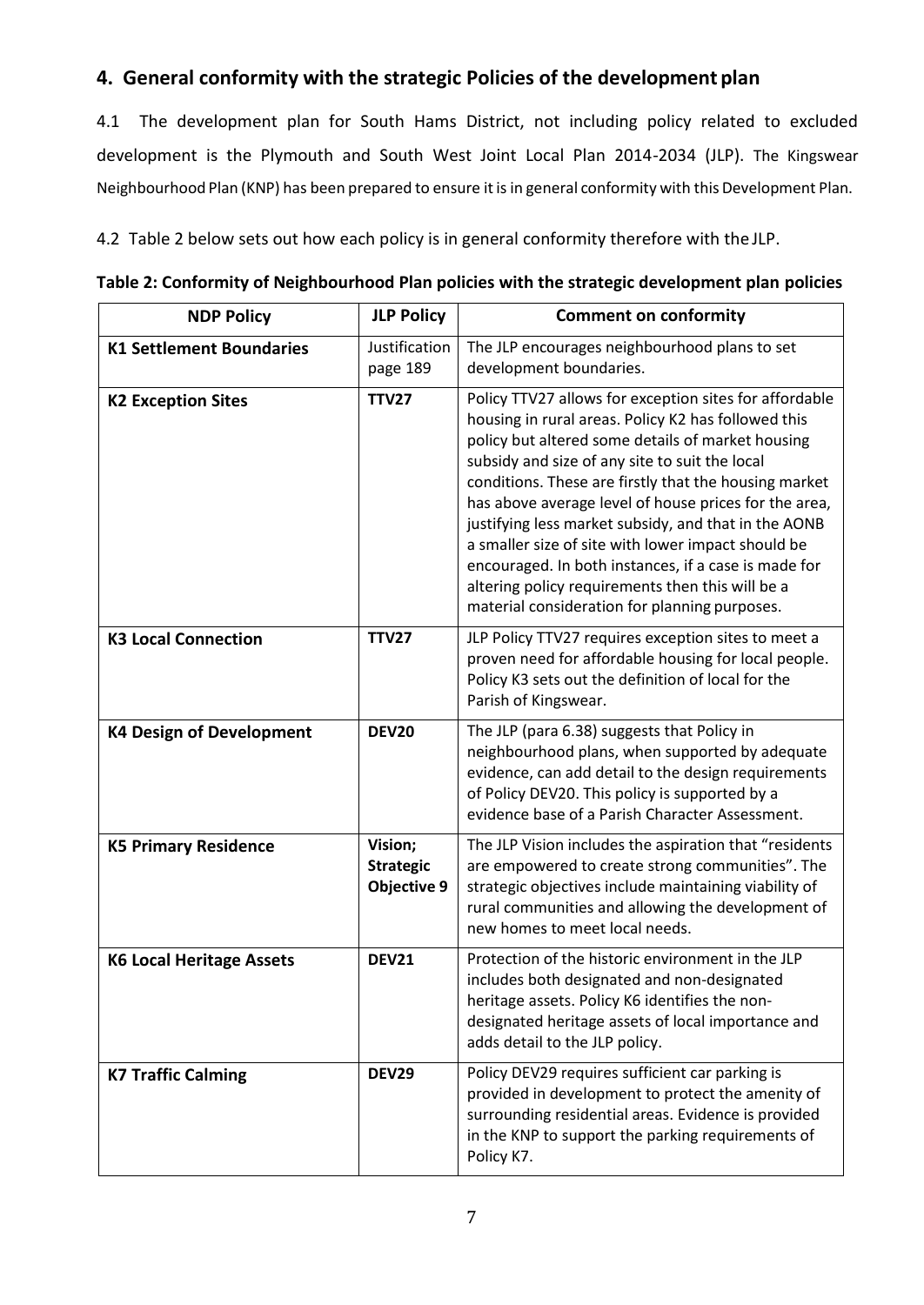| <b>NDP Policy</b>                                     | <b>JLP Policy</b>         | <b>Comment on conformity</b>                                                                                                                                                                                                                                                                                                                                                                                           |  |  |  |
|-------------------------------------------------------|---------------------------|------------------------------------------------------------------------------------------------------------------------------------------------------------------------------------------------------------------------------------------------------------------------------------------------------------------------------------------------------------------------------------------------------------------------|--|--|--|
| <b>K8 Trees and Woodland</b>                          | <b>DEV28</b>              | Policy DEV28 protects woodlands and trees and<br>requires development to avoid their loss or<br>deterioration. Trees and Woodland are particularly<br>important features of the landscape of the AONB in<br>Kingswear, and Policy K8 has been framed to give<br>the protection required in the AONB, in line with<br>guidance from the AONB. They are also a crucial<br>habitat for protected bats and other wildlife. |  |  |  |
| <b>K9 Local Wildlife Sites</b>                        | DEV26 and<br><b>DEV28</b> | Policy K9 adds the local detail to the protection<br>provided by Policy DEV26 of the JLP for local wildlife<br>sites.                                                                                                                                                                                                                                                                                                  |  |  |  |
| <b>K10 Local Green Space</b>                          | JLP doesn't<br>designate  | The NPPF allows neighbourhood plans to designate<br>Local Green Space. Although Local Plans also have<br>this power, the JLP has not done this. It is more<br>appropriate done at a local level in our<br>neighbourhood plan we would suggest.                                                                                                                                                                         |  |  |  |
| <b>K11 POS and Access to Water</b>                    | DEV1 and<br>DEV3          | These JLP policies require development to safeguard<br>the health and amenity of local communities, and<br>their access to opportunities for physical activity and<br>active leisure. The draft SPD for the JLP (para 3.92-3)<br>specifies that access to water is to be promoted and<br>protected in the Local Plan area.                                                                                             |  |  |  |
| <b>K12 Important Views</b>                            | <b>DEV20</b>              | Evidence for the views and vistas to be protected is<br>provided in the Parish Character Assessment. Policy<br>K12 is giving the local detail to policy in the JLP and is<br>supported by the draft SPD (Legibility Section page<br>90), which supports protecting views for reasons of<br>legibility as well as scenic beauty.                                                                                        |  |  |  |
| <b>K13 Rights of Way Network</b>                      | DEV3                      | Policy DEV3 supports the protection and where<br>appropriate the enhancement of the Rights of Way<br>Network. Policy K13 gives local detail on this.                                                                                                                                                                                                                                                                   |  |  |  |
| <b>K14 Allotments and</b><br><b>Community Orchard</b> | DEV5                      | Policy DEV5 supports and encourages local food<br>growing and the protection of existing food growing<br>sites. Policy K14 gives local detail on this.                                                                                                                                                                                                                                                                 |  |  |  |
| <b>K15 Renewable Energy</b>                           | <b>DEV32</b>              | Policy K15 gives local detail to the general support<br>for renewable low carbon technologies.                                                                                                                                                                                                                                                                                                                         |  |  |  |
| <b>K16 Minor Employment</b><br><b>Development</b>     | <b>DEV15</b>              | Policy K16 gives local context to this Local Plan<br>policy, and ensures protection of the AONB.                                                                                                                                                                                                                                                                                                                       |  |  |  |
| <b>K17 Community Assets</b>                           | <b>DEV18</b>              | Policy DEV18 protects local shops and services, and<br>Policy K17 provides the local detail on facilities.                                                                                                                                                                                                                                                                                                             |  |  |  |
| <b>K18 Play Facilities</b>                            | DEV3                      | Policy K18 is dealing with an identified shortfall in<br>provision of children's play facilities in Hillhead.<br>Local Plan policy does not mention children's needs<br>specifically, and this redresses that locally.                                                                                                                                                                                                 |  |  |  |
| <b>K19 Developer Contributions</b>                    | <b>Vision</b>             | The JLP Vision includes the aspiration that "residents<br>are empowered to create strong communities".                                                                                                                                                                                                                                                                                                                 |  |  |  |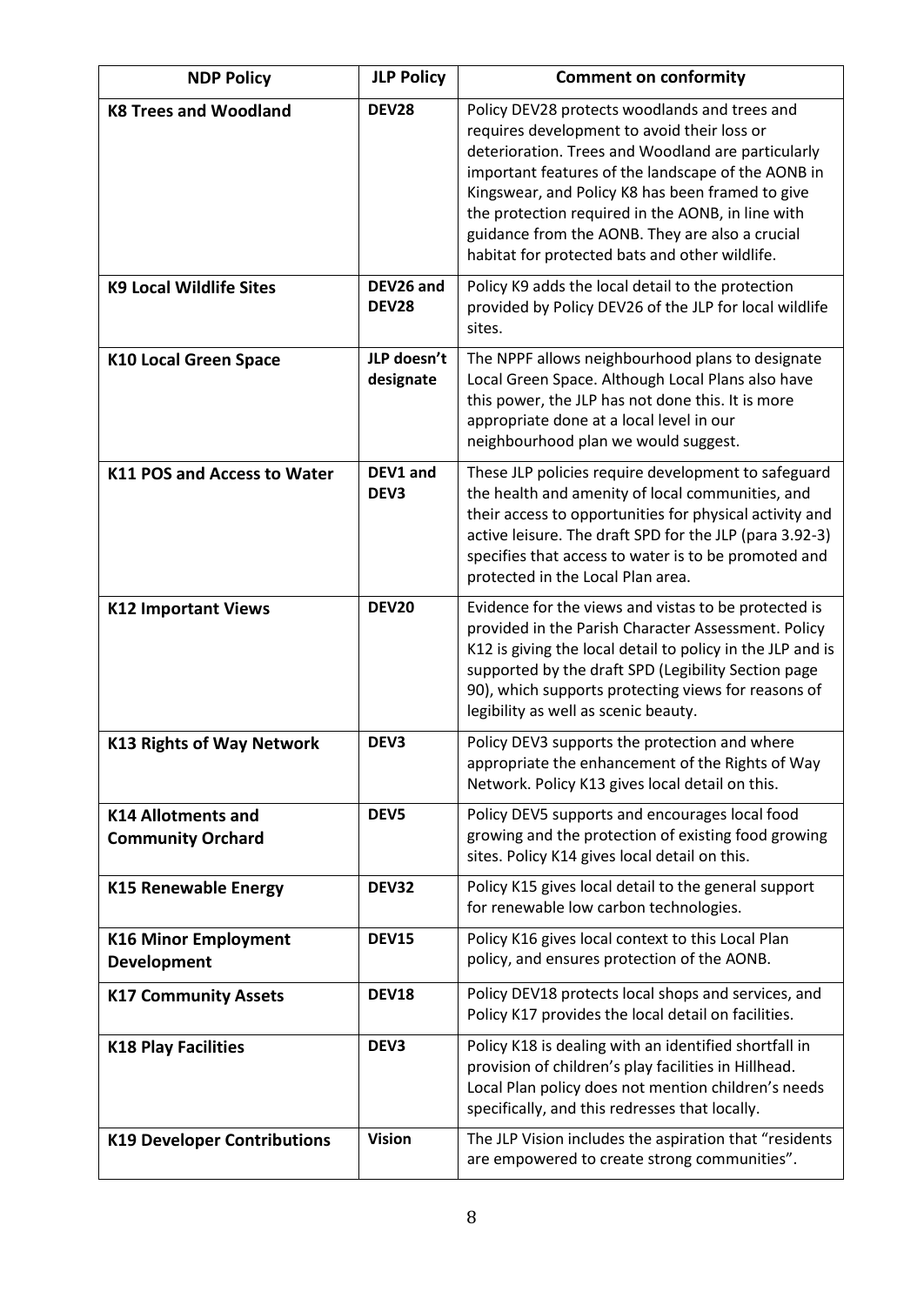## <span id="page-9-0"></span>**5. Contribution to Achieving Sustainable Development**

5.1 A Sustainability Appraisal has not been undertaken as this is not a requirement for a Neighbourhood Plan. However, the Neighbourhood Plan has taken account of the need to contribute to the achievement of sustainable development.

5.2 The strategic objectives of the Neighbourhood Plan have sustainability at their heart. The vision is

"To promote a thriving and sustainable community while protecting the special charm and

character of Kingswear Parish and the AONB for residents andvisitors."

Protecting the charm and character of the Parish is good for the environment and biodiversity, but it is also good for tourism, and thus the economic aspect of sustainability. There are also policies to assist local people struggling to find a home due to high house prices and a lack of affordable housing. These policies address the social aspect of sustainability, and thus the three pillars of sustainability have been addressed in thePlan.

5.3 Table 3 below has assessed our plan's policies in terms of how it will deliver sustainable development in the economic, social and environmental aspects of sustainability. It shows that the plan's policies are normally positive in impact on all three aspects, and where they are not, a decision has been taken about the greater benefit of the proposal in terms of another aspect ofsustainability.

| Policy no. and title            | <b>Economic</b><br>factors | <b>Social</b><br>factors | <b>Envirnmntl</b><br>factors | <b>Comments</b>                                                                                                       |
|---------------------------------|----------------------------|--------------------------|------------------------------|-----------------------------------------------------------------------------------------------------------------------|
| <b>K1 Settlement Boundaries</b> |                            |                          | $**$                         | Protecting the AONB helps wildlife and<br>the tourist economy although<br>restricting development opportunities.      |
| <b>K2 Exception Sites</b>       | $\ast$                     | $***$                    | $\mathbf x$                  | Building outside the settlement<br>boundary will slightly reduce wildlife<br>habitats.                                |
| <b>K3 Local Connection</b>      | *                          | $***$                    |                              | Helps create a stronger community by<br>retaining residents, and also local<br>workforce.                             |
| <b>K4 Design of Development</b> | $\ast$                     | *                        | $\ast$                       | Benefits feelings of well-being, visual<br>appearance benefits tourism and<br>green infrastructure benefits wildlife. |
| <b>K5 Primary Residence</b>     |                            | $***$                    |                              | Mainly a social benefit in creating a<br>stronger community.                                                          |
| <b>K6 Local Heritage Assets</b> | $\ast$                     | *                        | $***$                        | Benefits to tourism industry as well as<br>environmental benefits.                                                    |
| <b>K7 Traffic Calming</b>       | $\ast$                     | $\ast$                   | $**$                         | Benefits to tourism industry as well as<br>environmental benefits.                                                    |

**Table 3: Assessment of sustainability of Neighbourhood Plan policies**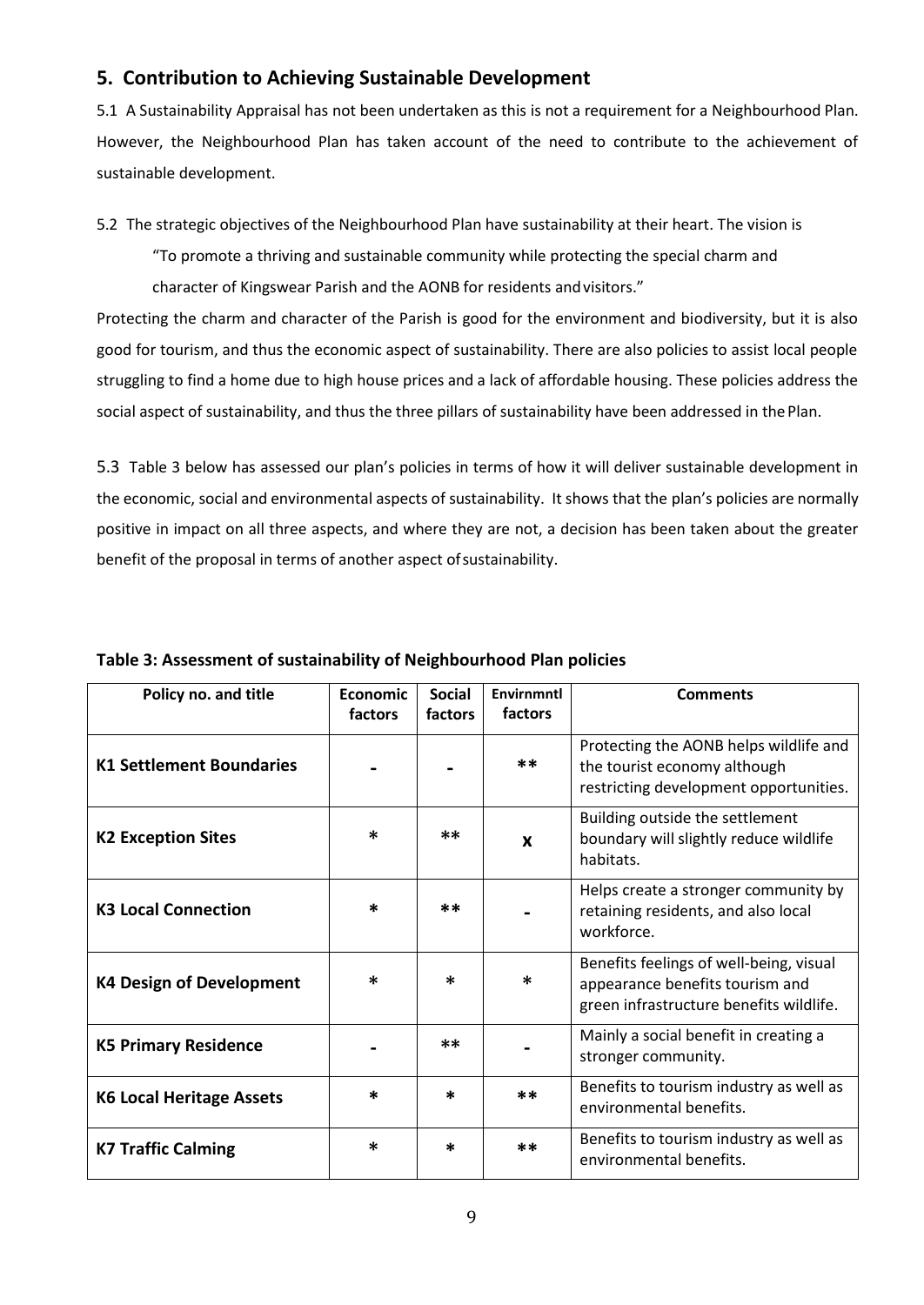| Policy no. and title                                                                         | <b>Economic</b><br>factors | <b>Social</b><br>factors | <b>Envirnmntl</b><br>factors | <b>Comments</b>                                                                                                                                                               |  |
|----------------------------------------------------------------------------------------------|----------------------------|--------------------------|------------------------------|-------------------------------------------------------------------------------------------------------------------------------------------------------------------------------|--|
| <b>K8 Trees and Woodland</b>                                                                 |                            | *                        | **                           | Some social benefits of well-being<br>created by green spaces.                                                                                                                |  |
| <b>K9 Local Wildlife Sites</b>                                                               |                            | $\ast$                   | $**$                         | Also social benefits of well-being<br>created by wildlife proximity.                                                                                                          |  |
| <b>K10 Local Green Space</b>                                                                 |                            | **                       | $\ast$                       | Mainly a social benefit of protecting<br>important open space.                                                                                                                |  |
| K11 POS and Access to<br><b>Water</b>                                                        | *                          | **                       |                              | Social benefits of active leisure, also a<br>plus for tourism.                                                                                                                |  |
| <b>K12 Important Views</b>                                                                   | *                          | $\ast$                   | **                           | Tourism, local sense of identity and<br>habitats included in views all benefit.                                                                                               |  |
| <b>K13 Rights of Way Network</b>                                                             | *                          | **                       | $\ast$                       | Benefits to tourism, active leisure and<br>encouraging use of the countryside.                                                                                                |  |
| <b>K14 Allotments and</b><br><b>Community Orchard</b>                                        | *                          | **                       | $\ast$                       | Mainly social benefits, but alternative<br>local economy benefits too.                                                                                                        |  |
| <b>K15 Renewable Energy</b>                                                                  | *                          | $\blacksquare$           | $**$                         | Assists renewable energy industries<br>and the environment.                                                                                                                   |  |
| <b>K16 Minor Employment</b><br>Development                                                   | **                         | $\ast$                   | X                            | Economic and social benefits. Possibly<br>minor environmental dis-benefits.                                                                                                   |  |
| <b>K17 Community Assets</b>                                                                  | *                          | $***$                    | $\ast$                       | Social benefits of creating a stronger<br>community, and some economic and<br>environmental benefits if local<br>enterprises retained (less travelling<br>out of the Parish). |  |
| <b>K18 Play Facilities</b>                                                                   |                            | **                       | $\blacksquare$               | Benefits are mainly social, for children.                                                                                                                                     |  |
| <b>K19 Developer Contributions</b>                                                           | *                          | *                        | $\ast$                       | Offers the possibility of improving all<br>aspects of sustainability.                                                                                                         |  |
| ** very positive<br>Scale used:<br>* positive<br>x negative<br>xx very negative<br>- neutral |                            |                          |                              |                                                                                                                                                                               |  |